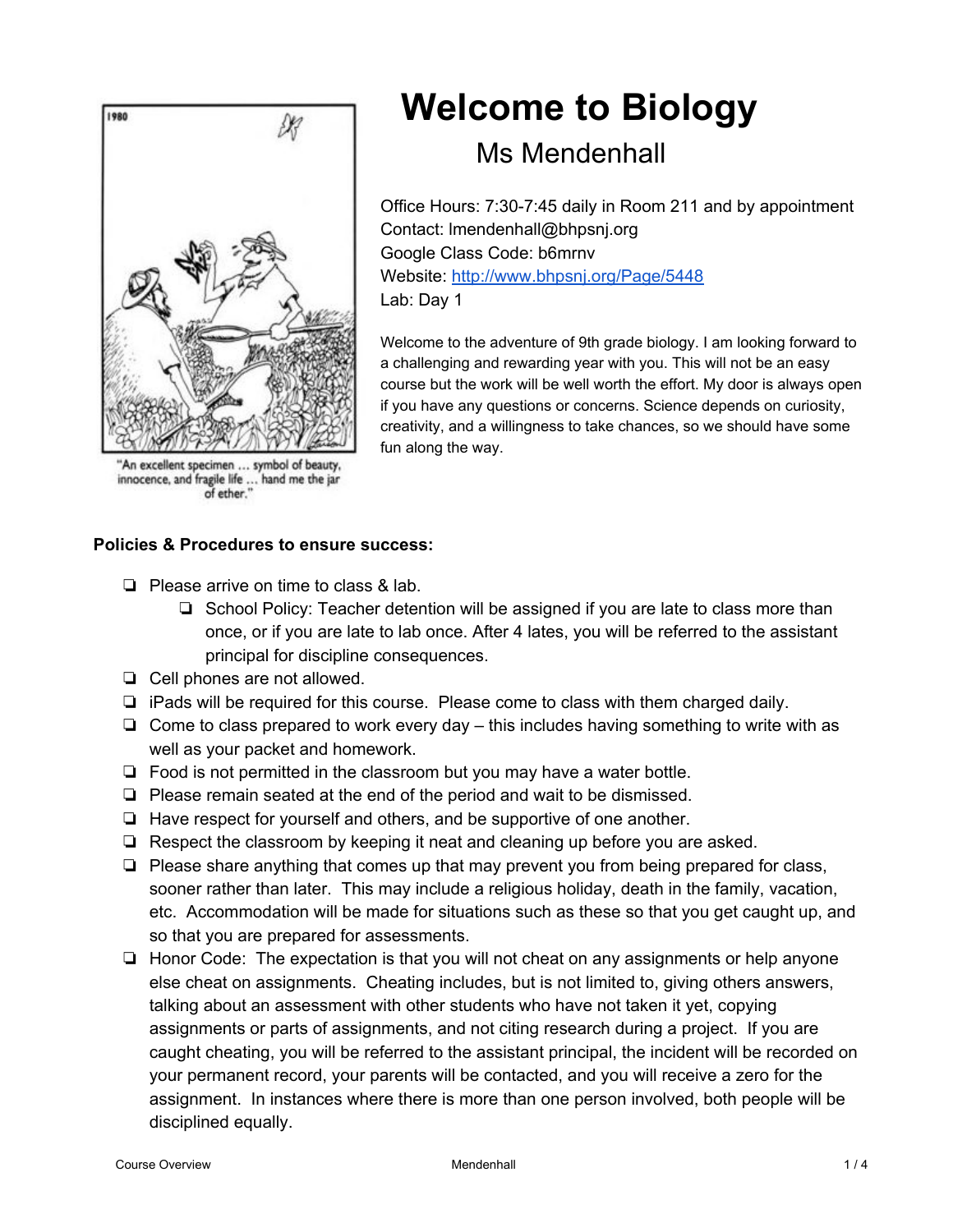# **Textbook & Notebook:**

- ❏ The textbook (*Biology*, Nowicki) will be issued to you at the beginning of the school year. Please keep it covered to prevent damage. It should be returned in the condition it was issued or fines may be issued. You can keep the textbook at home. We have a class set for use in school and you will have access to the online textbook.
- ❏ Please stay organized for class. This includes having a dedicated Biology folder or section in a 3ring binder for school (for current work) and a place at home to keep past work (to prepare for the final exam).

# **Grading:**

- ❏ A total points system is used to calculate your grades.
- ❏ In general, tests and projects are worth about 100 points, quizzes and labs 4080 points, classwork 1020 points, and homework 5 points.
- ❏ PowerSchool: You can check PowerSchool to see your grades at any time.
- ❏ Preparation, participation, and your overall contributions to the success of our class are also important factors in your grade – you are expected to have all your materials on your desk ready to begin class when the bell rings.
- ❏ Absent work: It is your responsibility to obtain missing work and to submit all makeup work. Please check Google Classroom for missed work and notes.
- ❏ Late work: Homework will not be accepted late. Lab reports and projects may be submitted late for partial credit.
- ❏ Final course grades are calculated according to school policy as follows: Q1 = 22.5%, Q2 = 22.5%, Q3 = 22.5%, Q4 = 22.5%, Exam = 10%

# **Course Outline:**

- Unit 1 Introduction
- Unit 2 Ecology
- Unit 3 Chemistry
- Unit 4 Cell Structure & Function
- Unit 5 Cells & Energy
- Unit 6 Cell Growth & Division
- Unit 7 Genetics
- Unit 8 Heredity
- Unit 9 Protein Synthesis
- Unit 10 Evolution & History of Life
- Unit 11 Diversity and Classification
- Unit 12 Plant Structure and Function

#### **Curriculum and State Testing:**

- ❏ Governor Livingston Biology [Curriculum](http://www.bhpsnj.org/Page/821)
- ❏ Berkeley Heights Schools [Progression](http://www.bhpsnj.org/domain/127) of Science Courses
- ❏ New Jersey Department of Education [Science](http://www.state.nj.us/education/aps/cccs/science/) information
- ❏ The 2016 New Jersey Biology Competency Test ([NJBCT\)](https://www.measinc.com/nj/NJBCT/Default.aspx) will be given on May 25 & 26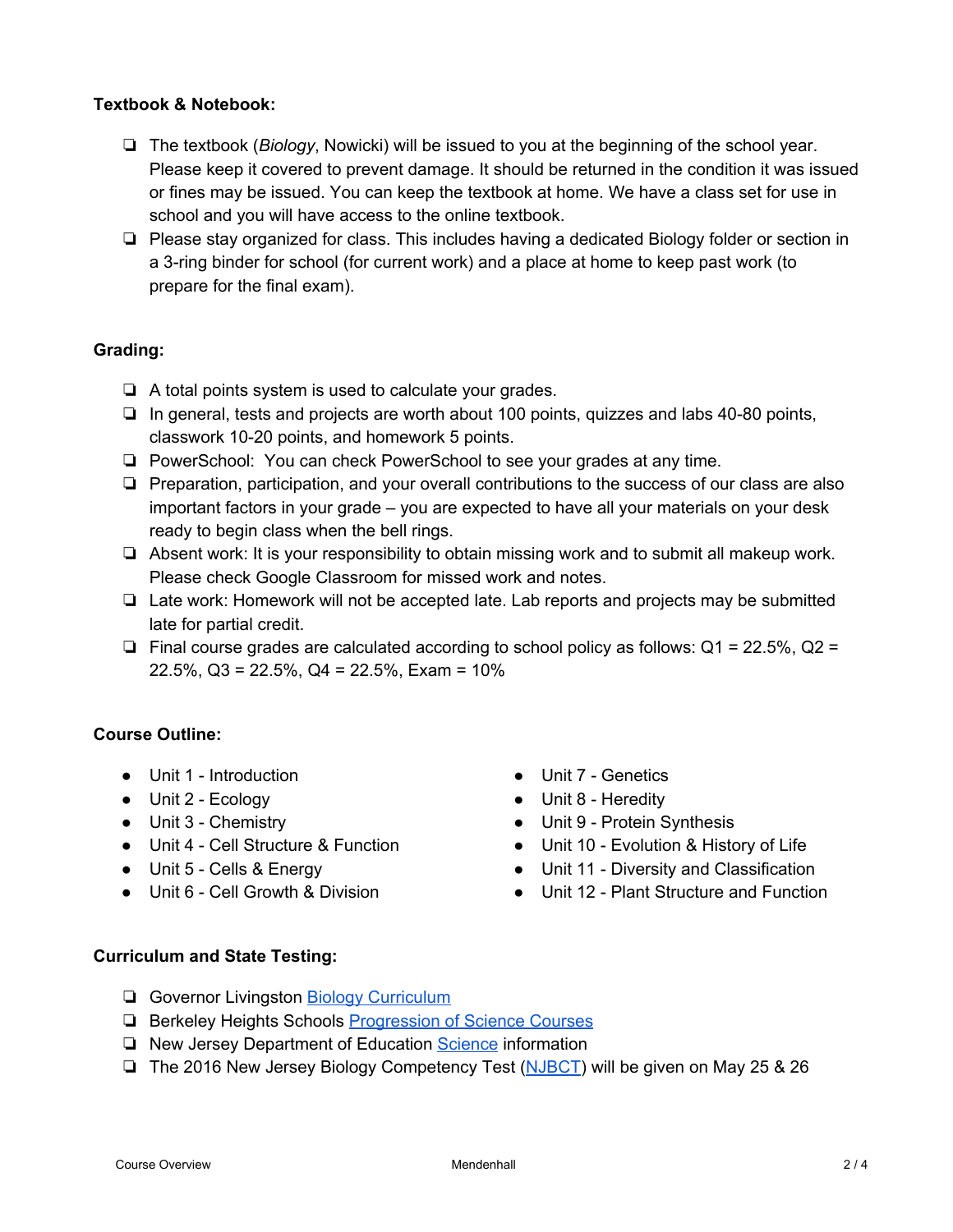# **Resources:**

We are lucky to live in a time when information is everywhere. Please take advantage of it! Here are a few of my favorites and I look forward to hearing about those you find.

# [Bozeman](http://www.bozemanscience.com/biology-main-page/) Science



# **Crash [Course](https://www.khanacademy.org/partner-content/crash-course1/partner-topic-crash-course-bio-ecology/crash-course-biology)**





# **[TEDEd](http://ed.ted.com/lessons?category=life-sciences)**



# **[SciShow](https://www.youtube.com/user/scishow)**